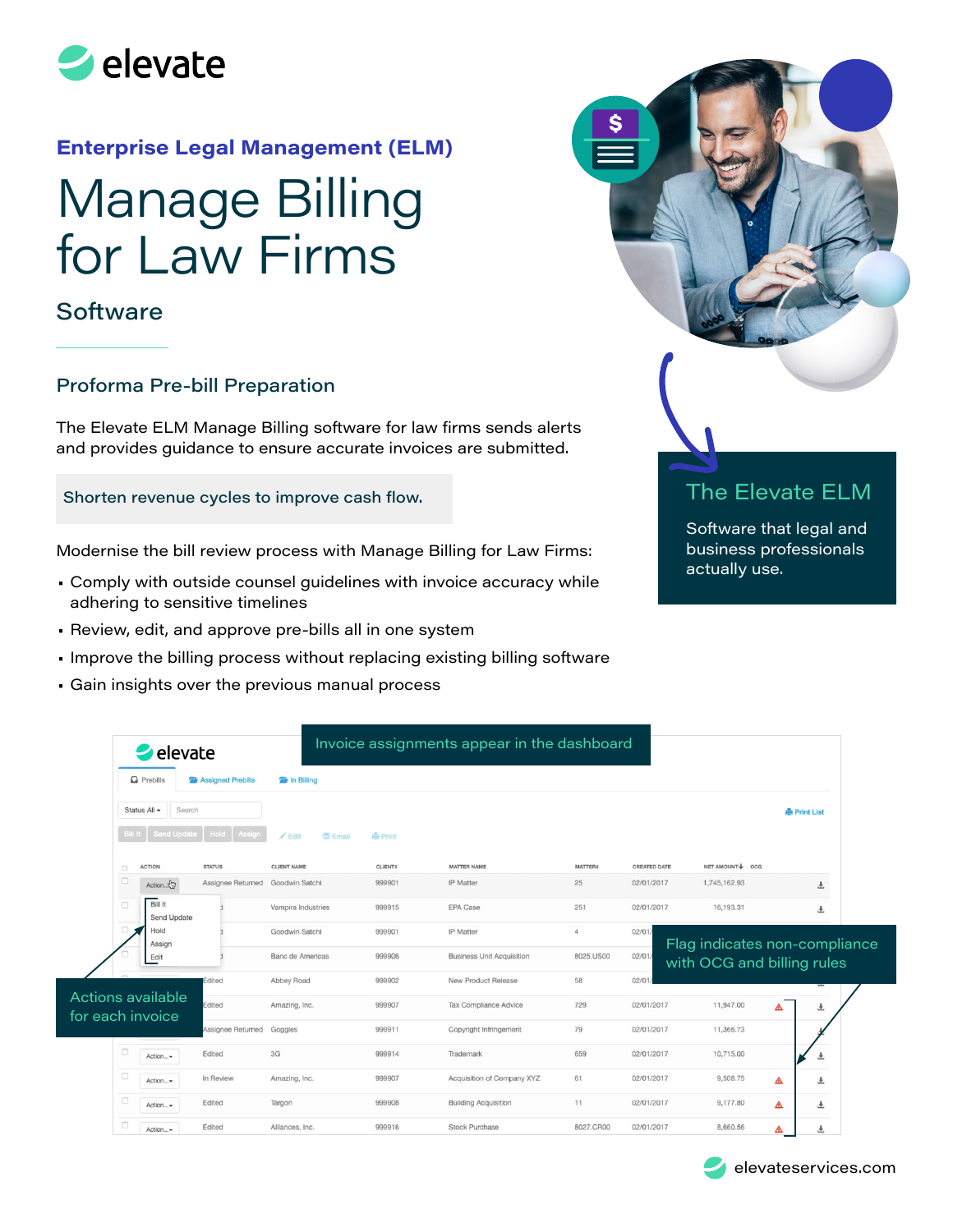







elevateservices.com